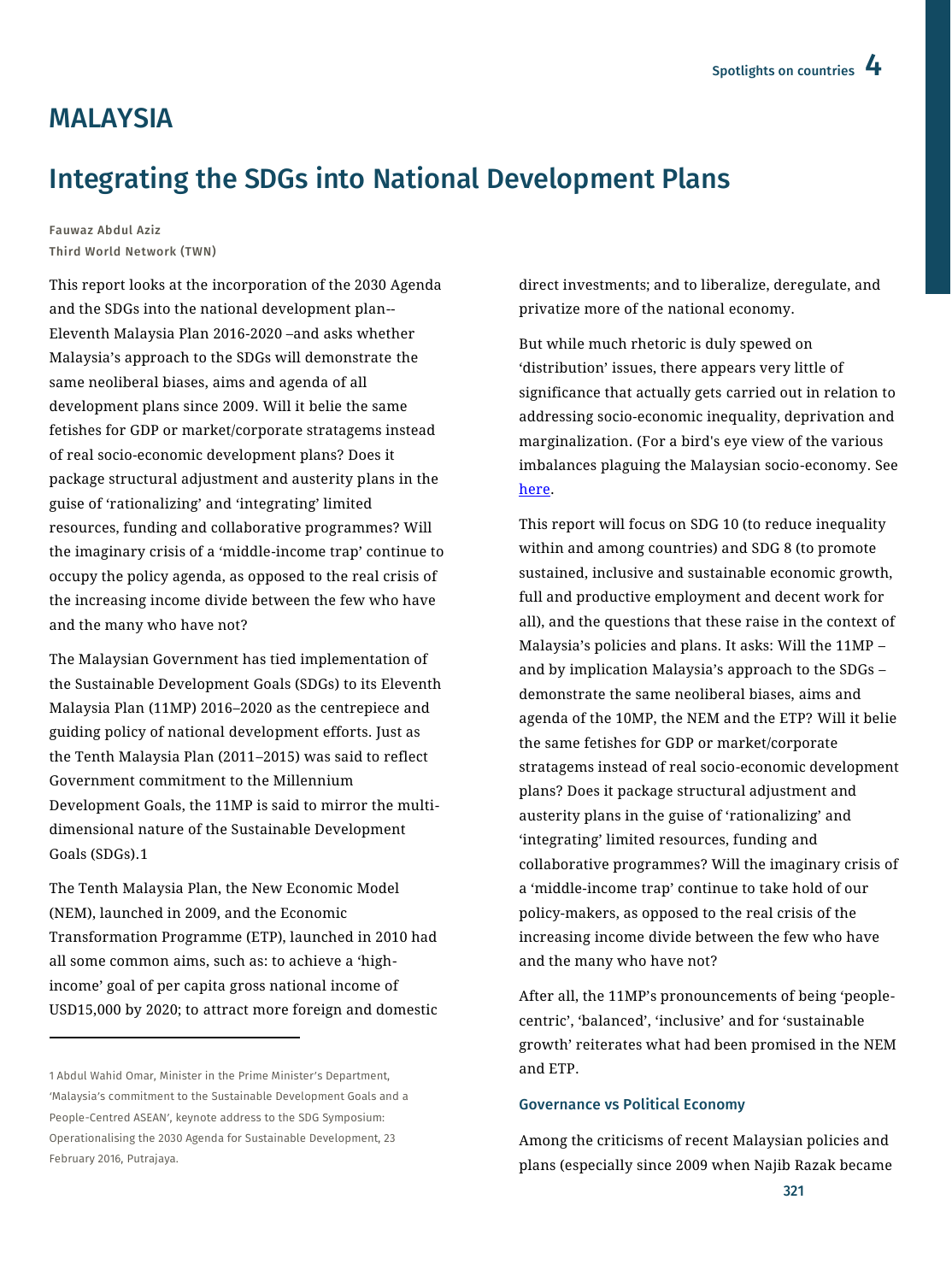Prime Minister) is their purported focus on efficiency and governance issues, such as transparency, accountability and institutional streamlining, on the one hand, and the need to escape the 'middle income trap' and to become a 'high-income' nation (per capita income: USD15,000) by 2020, on the other. In addition, by 2020, the New Economic Model (NEM), the 10th Malaysia Plan (10MP) and the Economic Transformation Programme (ETP) sought to (i) achieve overall GNI of RM1.7 trillion and (ii) attract more private investments, both FDIs and/or DDIs with the right incentives.

It is undeniable that corruption, mismanagement, and lack of transparency and accountability continue to mark Malaysian public life. Most recently, the scandal surrounding the 1 Malaysia Development Berhad ('1MDB') state investment fund<sup>2</sup> has cast the largest and darkest shadow over the domestic and international reputation of Malaysian government institutions. It also likely led to Malaysia's ranking in Transparency International's Corruption Perception Index to drop from 50 to 54 out of 168 countries in 2014.

But the focus on governance, transparency, corruption and other criminal economic activity detracts from the issues posed by 'legitimate' structures and processes and the role of liberalization, deregulation, and the dismantling of redistributive policies in exacerbating poverty and inequality and the deprivation of social, economic and other human rights.<sup>3</sup>

Moreover, while tens of billions of dollars flowing illicitly out of the country could go far to eliminate poverty and tackle socio-economic inequalities in Malaysia, many

2 See: http://www.bbc.com/news/world-asia-33447456

3 Malaysia was reported in December 2015 to be among top five countries with the highest average 'illicit' financial flows over the past decade referring to activities such as tax evasion, crime as well as corruption. According to its 2015 report, the Washington-based Global Financial Integrity (GFI) said USD 418.542 billion (RM1.8 trillion) had flowed out of Malaysia since 2004. A total of US\$48.25 billion flowed out in 2013 alone. Strikingly, corruption and criminal activities account for only 38% of illicit flows. It is mostly because of technically 'legal' devices that tax evasion and tax avoidance (e.g., through transfer mispricing) make up 60-65% of the illicit money flow flowing out of developing countries such as Malaysia.

other problems derive from liberalization, deregulation and privatization of the economy, the formulation and implementation of laws, regulations, policies and programmes that affect the masses of ordinary individuals, families and communities.

### The Economic Transformation Plan (ETP)

Despite the many imbalances plaguing Malaysian society,<sup>4</sup> plans such as the NEM, 10MP and ETP appear to have given lip service to correcting imbalances, while effectively downgrading issues of disparity, marginalization and inequality. In 2010, the ETP announced plans for 131 'Entry Point Projects' (EPPs) and 60 business opportunities across 12 National Key Economic Areas (NKEAs), designed to transform Malaysia into a high-income economy by 2020, produce a gross national income per capita of RM48,000, and create 3.3 million additional medium- and high-income jobs.

But instead of committing to redistributing wealth, augmenting real incomes and reducing poverty in all forms, the ETP (like its predecessors) has been geared mainly towards attracting investment into the economy,<sup>5</sup> and reducing the role of government from the primary driver of growth to merely a provider of resource and policy support.<sup>6</sup>

Thus the ETP focused on revving up private investments from 2 percent in the pre-ETP period to 12.8 percent in 2011-2015 so that private investments take up 92 percent of the total investments (RM1.4 trillion) targeted for Malaysia by 2020, with a target of about RM180 billion in investments by end-2011. Public investments were to take a back seat compared to the pre-ETP (2006-2010) period, with the Government only providing the balance of 8 percent for operating and

 $\overline{a}$ 

 $\overline{a}$ 

<sup>4</sup> See: ['www.socialwatchreport.com.my/malaysia/state-of-the-malaysian](http://www.socialwatchreport.com.my/%20malaysia/state-of-the-malaysian-socio-economy.pdf)[socio-economy.pdf](http://www.socialwatchreport.com.my/%20malaysia/state-of-the-malaysian-socio-economy.pdf)

<sup>5</sup> Clement Chew, How the ETP compares to the NEP, February 14, 2012, available at

https://malaysiandevelopmentalist.wordpress.com/2012/02/14/howthe-etp-compares-to-the-nep/

<sup>6</sup> Chew, How the ETP compares to the NEP.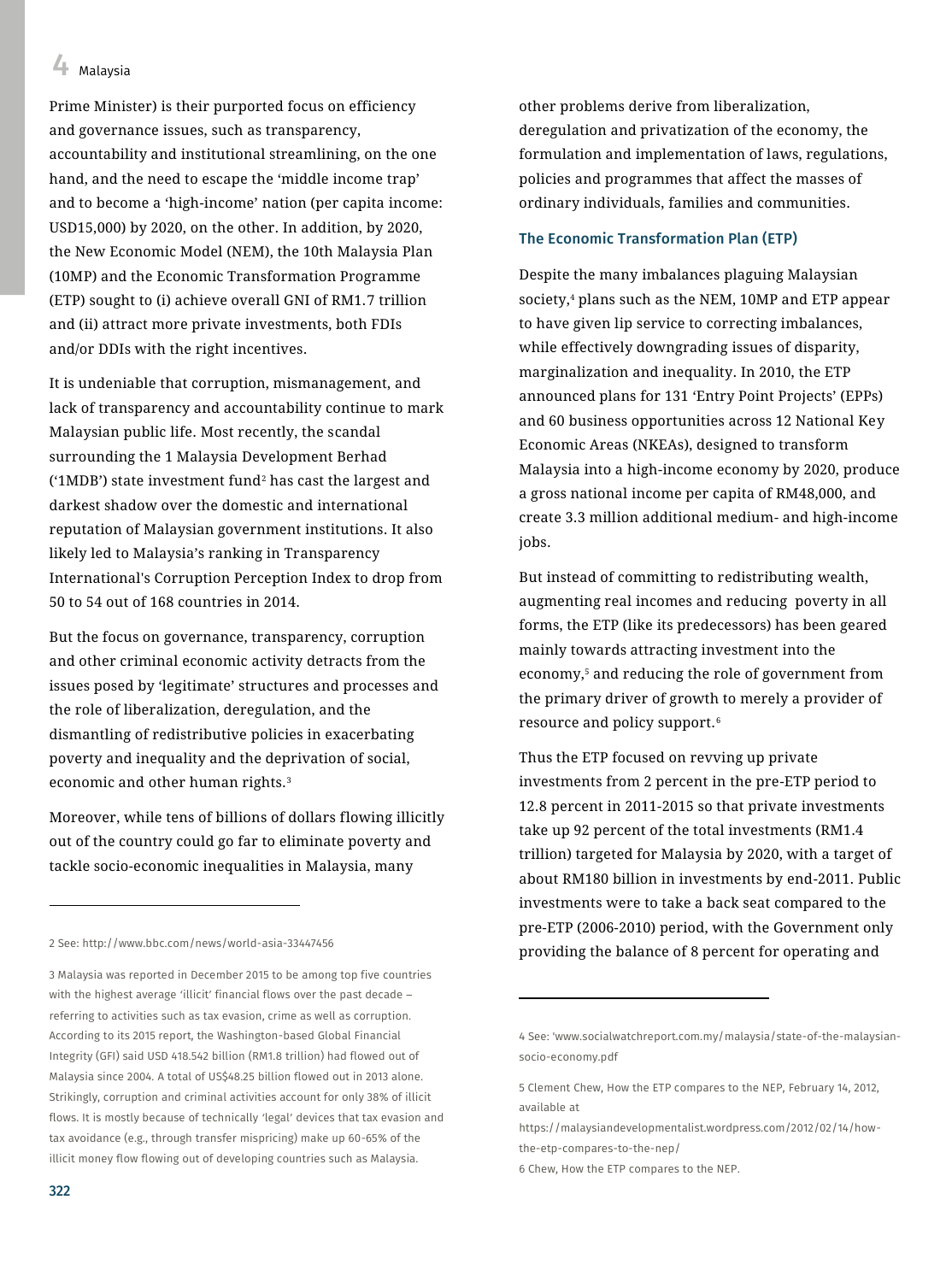communication costs.<sup>7</sup>

While the ETP is replete with billion-ringgit investments and 'business-as-usual' mega-projects, its impacts on the household incomes and welfare of ordinary Malaysians are uncertain, if not suspect.<sup>8</sup> The capital investment per employee (CIPE) ratio – often used as an indicator of the type of jobs envisioned by economic policy (as higher CIPE usually translates into higher salaries due to higher levels of employee skills and productivity) – recorded a disappointing RM571,000 per employee under the ETP by end-2011, only slightly better than the average RM554,000 in the five years before the promised transformation. Excluding the MRT and Petronas RAPID mega-projects that made up more than half of the total committed investments of the ETP, the CIPE under the ETP during the period concerned amounted to a mere RM305,000 per employee, about half of the pre-ETP average.<sup>9</sup>

The reasonableness of the plans to generate RM800 billion in GNI by 2020 and create 3.3 million new medium- and high-income jobs is highly debatable, as it is unlikely that real household incomes and salaries and wages will increase proportionately with GNI growth given the vast differences between them in terms of definition, measurement basis, periodicity, correlation, inequality, and so on. To illustrate, the eastern state of Sarawak in Borneo has been reported to be in the offing for high-income status, $10$  yet, it has among the highest proportion of poor people in Malaysia, many of whom have never seen the inside of a hospital or other government office. Indigenous groups suffer the highest

1

incidence of hardcore poverty inn Sarawak: about 32.1 percent of the Iban, 32.3 percent of the Bidayuh and 32.5 percent of the Melanau have received only primary education; only 7.3 percent of Murut and 7.5 percent of Bajau have received tertiary education.11 There is little development in areas outside the capital Kuching.<sup>12</sup>

The ETP projections for 2020 were reached based on nominal prices against 2009 current prices. Even using the Government's 2.8 percent as a per annum deflator for projections for GNI and wages by 2020, it has been found that as many as an additional 1.5 million people will join the existing lowest category of income earners who are bringing home monthly pay of less than RM750; a total 8.7 million will earn less than RM3,000 while only 3 million (as opposed to 4 million claimed by the ETP) will earn monthly incomes of more than RM3,000; there will be fewer than 100,000 persons earning more than RM7,000 per month. If a 6 percent per annum deflator were used instead of 2.8 percent, there would be 3.7 million people (instead of 1.5 million) joining the bracket of 2.9 people who are already earning less than RM750 per month and fewer than 200,000 persons earning RM1,500-RM3,000. Using a 6 percent deflator also means less change in the number of persons earning RM3,000 and above. Yet, even 6 percent does not do justice to people faced with rising costs of essential goods and services (e.g., public transport) by more than 16 percent over the past few years.

ETP's forecast has also brought to light its plans for the wages-to-national income ratio - only 21 percent by 2020. These figures were derived from calculating the proportion of GNI going to workers' wages and salaries (RM166 billion) out of the total RM800 billion GNI as announced by the ETP, while a conservative 5 percent (RM40 billion) goes to government in the form of taxes, and a whopping 74 percent (RM594 billion) of GNI goes

 $\overline{\phantom{a}}$ 

<sup>7</sup> Private investments had declined to as low as 2% in terms of share of GDP during 2006-2010. See Malay Economic Action Council (MTEM), 'The Myth of High Income Nation: Achievable…But at What Cost?' Report presented to the 2015 Summit on the Malay Economy in Kuala Lumpur on 17 June, 2015; Chew, How the ETP compares to the NEP.

<sup>8</sup> See Research for Social Advancement (REFSA), 'A Critique of the ETP Part 5: The ETP so far is just a handful of mega-projects. Available at www.refsa.org.

<sup>9</sup> REFSA, 'Dissecting the ETP Annual Report: Part 5'.

<sup>10</sup> Borneo Post, 'Sarawak can become high income state by 2030 only', August 18, 2015, Tuesday, accessible at:

[http://www.theborneopost.com/2015/08/18/sarawak-can-become-high](http://www.theborneopost.com/2015/08/18/sarawak-can-become-high-income-state-by-2030-only/#ixzz4BQi46zdA)[income-state-by-2030-only/#ixzz4BQi46zdA](http://www.theborneopost.com/2015/08/18/sarawak-can-become-high-income-state-by-2030-only/#ixzz4BQi46zdA)

<sup>11</sup> UNDP) Malaysia Human Development Report 2013: Redesigning an Inclusive Future, Kuala Lumpur, 2014, pp. 213-34. 12 MTEM, 'The Myth of High Income Nation'.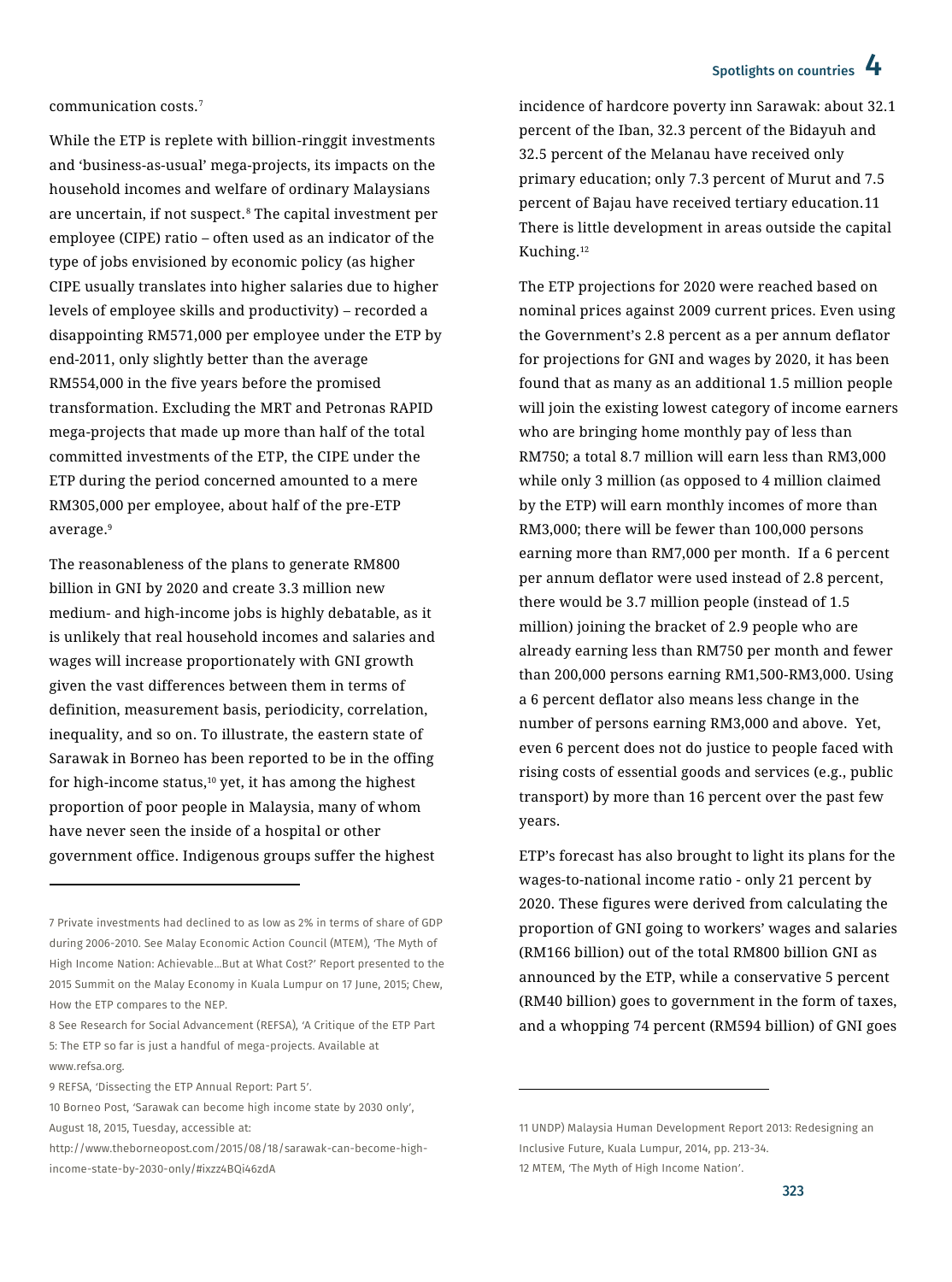to corporations in the form of profits.<sup>13</sup> Over the years 2010-2013 during the ETP period, Compensation of Employees averaged 32.5 percent of GDP, but the ETP envisioned an even lower share of salaries and wages for Malaysian workers.

Given this situation, what can be said of the 11MP that the Malaysian Government launched in 2015 and into which it purports to have incorporated the SDGs?

## The 11th Malaysia Plan (11MP): Overview

The 11MP declares six strategic thrusts to drive the national economy while tackling the rapidly changing global landscape: (i) enhancing inclusiveness towards an equitable society; (ii) improving well-being for all; (iii) accelerating human capital development for an advanced nation; (iv) pursuing green growth sustainability and resilience; (v) strengthening infrastructure to support economic expansion; and (vii) re-engineering growth for greater prosperity. We focus here on the first three of these plus the last.

The Government claims the 11MP will ensure that all segments of society benefit from the country's economic prosperity to create an advanced economy and inclusive nation by 2020.

More specifically, and in relation to SDG-related goals on inequality and poverty, the 11MP outlines measures to ensure equitable opportunities especially for the bottom 40 households through outcome-based support and productivity-linked assistance, including entrepreneurship and skills training, technology adoption, asset ownership, and investment in improving connectivity and basic amenities.

By 2020, the 11MP aims to double the average income for bottom-40 households from RM2,537 in 2014 to RM5,270, elevating them into the middle class, and to raise women's workforce participation rate from 53 percent

(2014) to 59 percent by 2020; to raise the well-being of all segments of society by providing equal access to quality healthcare, affordable housing and safer neighbourhoods and public spaces. To achieve this, more health facilities and more affordable homes will be built. Rural areas will be transformed by improving connectivity and mobility and creating a conducive business environment.

The 11MP will focus also further enhancing the quality of education and on strengthening skills through improvements to Technical and Vocational Education (TVET).

#### A Closer Look

On poverty and the bottom 40, there are a few instances of meritorious aspirations in the 11MP. In 2014, it reports, the hard-core poor represented 0.7 percent of total households in Malaysia. Hard-core poverty is said to have been eradicated.<sup>14</sup> As part of the Government's plans to tackle poverty, the 11MP contains pronouncements to 'reduce school dropouts', 'enhance accessibility to higher education, skills and training', and 'increase productivity through adoption of ICT' and other 'modern technology'. Governmentlinked businesses and investment companies will collaborate with the relevant local, regional, and 'corridor' authorities to develop capabilities and provide business opportunities for community enterprises. The private sector would be encouraged, for example, to locate their business operations in areas where the bottom 40 are a majority.

However, the 11MP does not state any mechanisms to implement what would otherwise appear to be good suggestions and targets.

The 11MP also purports to introduce an 'integrated and comprehensive social safety net' and assistance subsidies. To make it more palatable to the proausterity/anti-subsidy crowd, however, the Government clarified that assistance and subsidies that are not linked to 'productivity' will be reduced in favour of programmes focused on 'creating improved

 $\overline{\phantom{a}}$ 

1

<sup>13</sup> OECD countries' household income account for about 70% of their GNI on average; many developed countries' allocate about 50% of their GNI to wages and salaries. already lower than that of other high- and middleincome countries such as Australia (47.8% of GDP), South Korea (43.2%), and South Africa (45.9%).13 See MTEM, 'The Myth of High Income Nation'; and REFSA, A Critique of the ETP: Part 6', Available at www.refsa.org.

<sup>14</sup> Economic Planning Unit (EPU), 11th Malaysia Plan, 2015.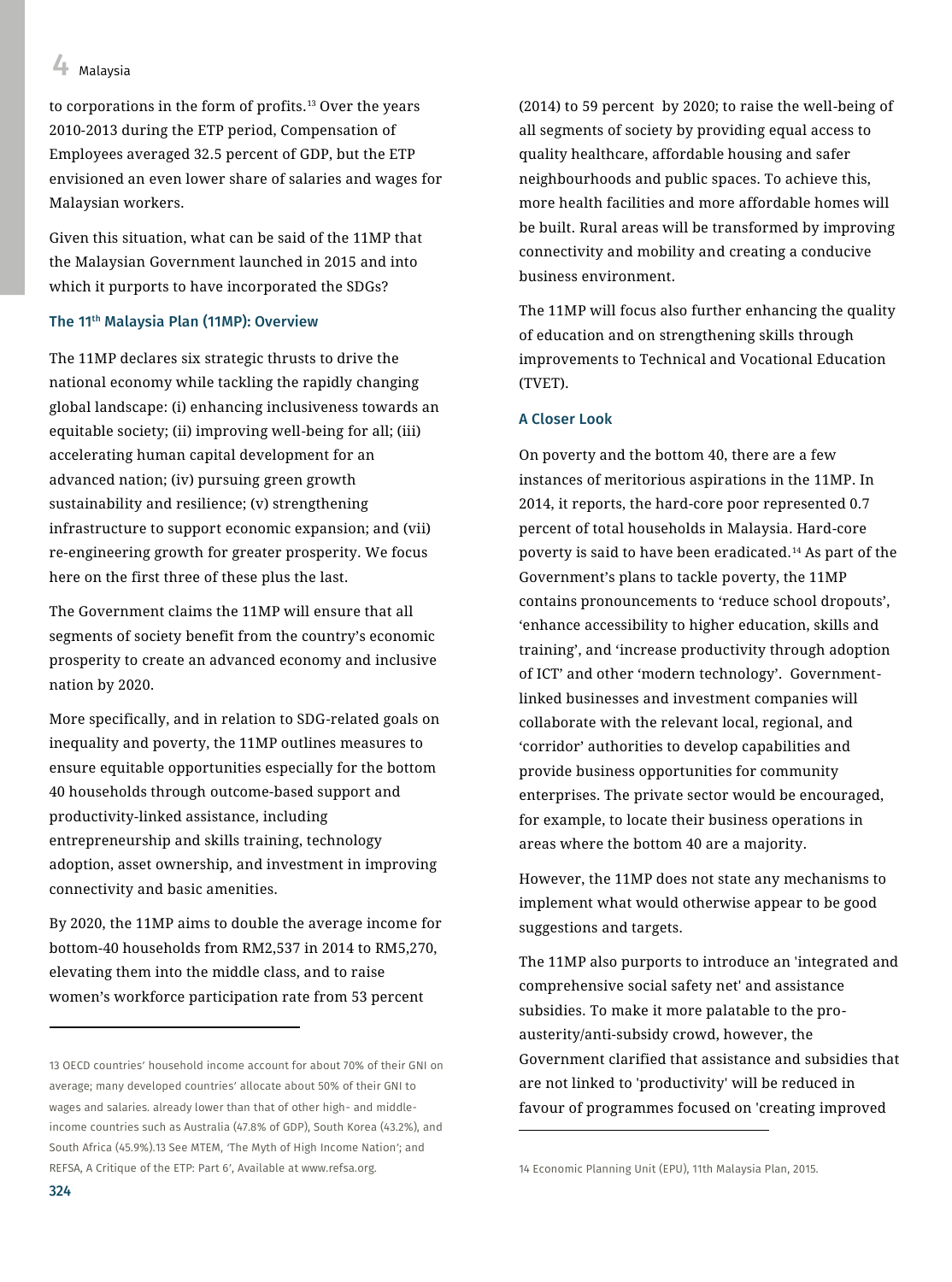wealth ownership and increasing skill levels'. Strategies to achieve this include 'uplifting the bottom-40 households towards a middle-class society', 'empowering communities for increased economic participation', 'transforming rural areas to uplift wellbeing of rural communities', 'accelerating regional growth; and 'enhancing economic opportunities' for the disadvantaged Bumiputera community.

Given a development budget of RM260 billion for the 11MP (RM234 billion of which is supposed to come from private investments), will the 11MP's RM26.8 billion for 2015 (to be increased to RM 29.0 billion by the year 2020) be sufficient for subsidies? Will RM22.2 billion be sufficient for 2015 (RM 30.3 billion for 2020) for grants and transfers commensurate with an effective 'integrated and comprehensive' social safety system?15

We also note that there are no new subsidies programmes in the 11MP; in fact, the Plan's Government Operating Expenditure shows there will be a decrease of subsidies as a percentage of GDP. Neither have transfers – rooted as they are at 2 percent of GDP – increased. In other words, there will be no increase in transfers for the people who will be struggling to meet their expenses while trying to squeeze some savings out of their monthly salaries and wages, amidst rising costs of living and eroding purchasing power. The substantial decrease in subsidies under the 11MP will increase the cost of goods and services for ordinary Malaysians.

The 11MP's introduction of the Multidimensional Poverty Index (MPI) to ensure that vulnerability and quality of life is measured in addition to income is a welcome response to the many calls over the years for poverty measures to be overhauled. The MPI, a relative poverty measurement approach practiced in many developed countries, is to complement the absolute income-based measurement of the PLI and will measure access to basic infrastructure and services that facilitate social mobility, enables intensity-based analysis, and provides clear

 $\overline{a}$ 

identification of the needs of the lower income households.

While the Gini coefficient in urban areas improved from 0.423 in 2009 to 0.391 in 2014, and in rural areas from 0.407 to 0.355, the 11MP acknowledged there is much to be done in the latter. To develop rural areas, the 11MP announced a slew of infrastructure projects, particularly in Sabah and Sarawak, including a RM10 billion–allocation for the supply and treatment of water and a RM3-billion allocation for electricity supply. A total of RM236 billion has been allocated for regional development and the provision of 470,000 jobs in the five 'regional corridors' of eastern, northern and southern Malaysia.

Addressing one of the fundamental reasons for the rising cost of living, the 11MP aims to ensure 1 million affordable homes consisting of 653,000 new units and an allocation to improve on 400,000 homes in need of refurbishing. As one research organization has found, however, the Government's 'affordable housing' programmes such as PR1MA are overpriced by at least 11 percent, while low-cost rental housing ranges from the unaffordable to the dilapidated, with many low-cost flats being poorly governed and maintained.<sup>16</sup>

Malaysia is said to be facing a 'homeless generation' crisis in which many of its future leaders – let alone ordinary Malaysians – cannot afford their own homes. Prices of houses are far beyond the household incomes of most Malaysians, given the astronomical growth of house prices since 1970s. Property prices are beyond the reach of fresh graduates as well as single parents. Questions abound about how the prices of such housing construction materials like cement, sand, steel and cost of doing business can be regulated instead of being one of the factors in making homes unaffordable; how utility companies as well as statutory GLCs can be made to maintain tariffs instead of contributing to their general rise; how developers can be prevented from hiking up house prices, such as by factoring

https://www.malaysiakini.com/letters/300071.

 $\overline{\phantom{a}}$ 

<sup>15</sup> The Malay Mail, 'RM260b for 11MP inadequate as Putrajaya guzzles up budget share, DAP MP says', 21 May, 2015, available at

http://www.themalaymailonline.com/malaysia/article/rm260b-for-11mpinadequate-as-putrajaya-guzzles-up-budget-share-dap-mp-says

<sup>16</sup> Shao Loong, 'Three missed opportunities in the 11th Malaysia Plan', Malaysiakini, 29 May, 2015, available at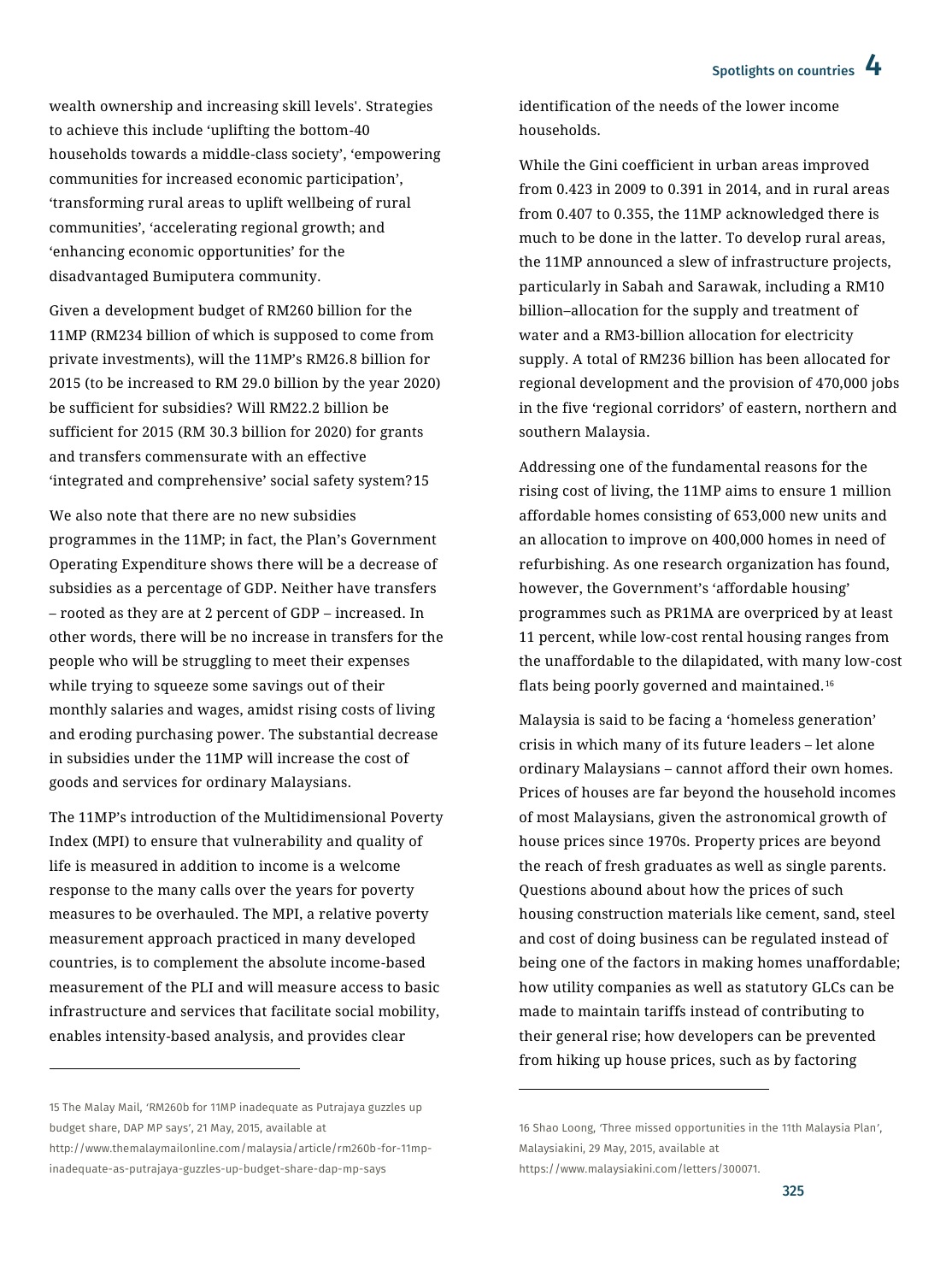hidden ones into the sale price which will be passed down to house buyers; how to ensure access to liveable/affordable homes from the perspective of firsttime buyers and the looming homeless generation; how to ensure a steady supply of affordable houses to cater to the demands of the lower and middle class income groups; how to protect the younger generations from drowning in debt due to housing loans; and how to stem the rapid rise of property prices due to false demand and speculation.<sup>17</sup>

From a Compensation of Employees (CE)-to-GDP ratio of 33.6 percent in 2013, the 11MP announced the goal of achieving 40 percent by 2020, thereby bringing Malaysia closer to the practice in high- and middle-income countries such as Australia (47.8% of GDP), South Korea (43.2%), and South Africa (45.9%). Yet, there is very little to show that the policies planned or set in place will lead to a national CE/GDP ratio of 40 percent. The 11MP itself acknowledges that CE/GDP is expected to improve with greater compliance with minimum wage requirements (in addition to upward revisions in minimum wages linked to improved productivity, and enhanced recognition of 'prior learning'). But given the absence of a dynamic minimum wage policy after genuine consultations with all parties to industrial relations (against the calls from many workers' groups for a higher increase, the recently-legislated minimum wage was raised from RM900 to only RM1,000 in 2015), the entrenchment of a foreign 'cheap labour' policy, and other incentives to raise workers' wages, any expressed aspirations relating to CE/GDP would appear more rhetorical than an actual goal guiding policy decisions and actions. Annual growth rates, furthermore, are nowhere near what analysts say is the minimum needed (around 9%) to achieve CE/GDP of 40 percent. Along current rates and proceeding along business as usual, Malaysia might achieve a CE/GDP of only 36.5 percent by 2020.<sup>18</sup>

17 Chang Kim Loong, 'Govt not serious in making homes affordable', Daily Express, 28 September, 2015 available at

[http://www.dailyexpress.com.my/read.cfm?NewsID=1732.](http://www.dailyexpress.com.my/read.cfm?NewsID=1732)

The 11MP also announced the goal of reducing the wage gap through a Productivity Linked Wage System (PLWS) that would act as a wage index and guidance 'for fair and transparent compensation' by consolidating wage data from various sources. It would appear, however, that such a 'productivity-based' mechanism would work towards reducing wages, not the wage gap, and appears as another means by which wages will be determined using employer-determined market mechanisms.

The 11MP also takes a shot at addressing the relative low level of skilled labour in the country, wherein 64.7 percent of workers are semi-skilled, 9.4 percent are low-skilled and only the remaining 27.7% are mediumand high-skilled workers. But the goal – of achieving a labour force consisting of 60% high-skilled positions – appears merely to be turning the problem upside down and on its head. As with the ETP, whatever transformative initiatives are being planned under the 11MP to turn Malaysians into high-income earners by 2020 so as to render their impact on national human capital development, do not appear in the actual plan of the 11MP.

To augment Malaysians' wealth, bring about a 'larger middle-class' and spur the income growth of B40 households, the 11MP envisions narrowing the gap in post-secondary educational achievement and incentivizing employers to encourage their employees to pursue higher education and skill levels. Incentives such as soft loan facilities will be provided to employees to further their studies to enable them to secure better paying jobs, and more programmes in advanced skills training will be provided to enhance the opportunity to compete for higher paying jobs in technical areas.

Quite disturbingly, some of the numbers contained in the 11MP defy belief in its thinly-veiled attempt to paint with feel-good strokes the state of inequality in Malaysia, as measured by the Gini coefficient. The 11MP duly recounts the dramatic improvement in the 1970s and 1980s – narrated above – as well as the doldrums experienced from the 1990s through to 2012. By 2009, inequality had worsened to a Gini coefficient

 $\overline{a}$ 

<sup>18</sup> MTEM, 'The Myth of High Income Nation'.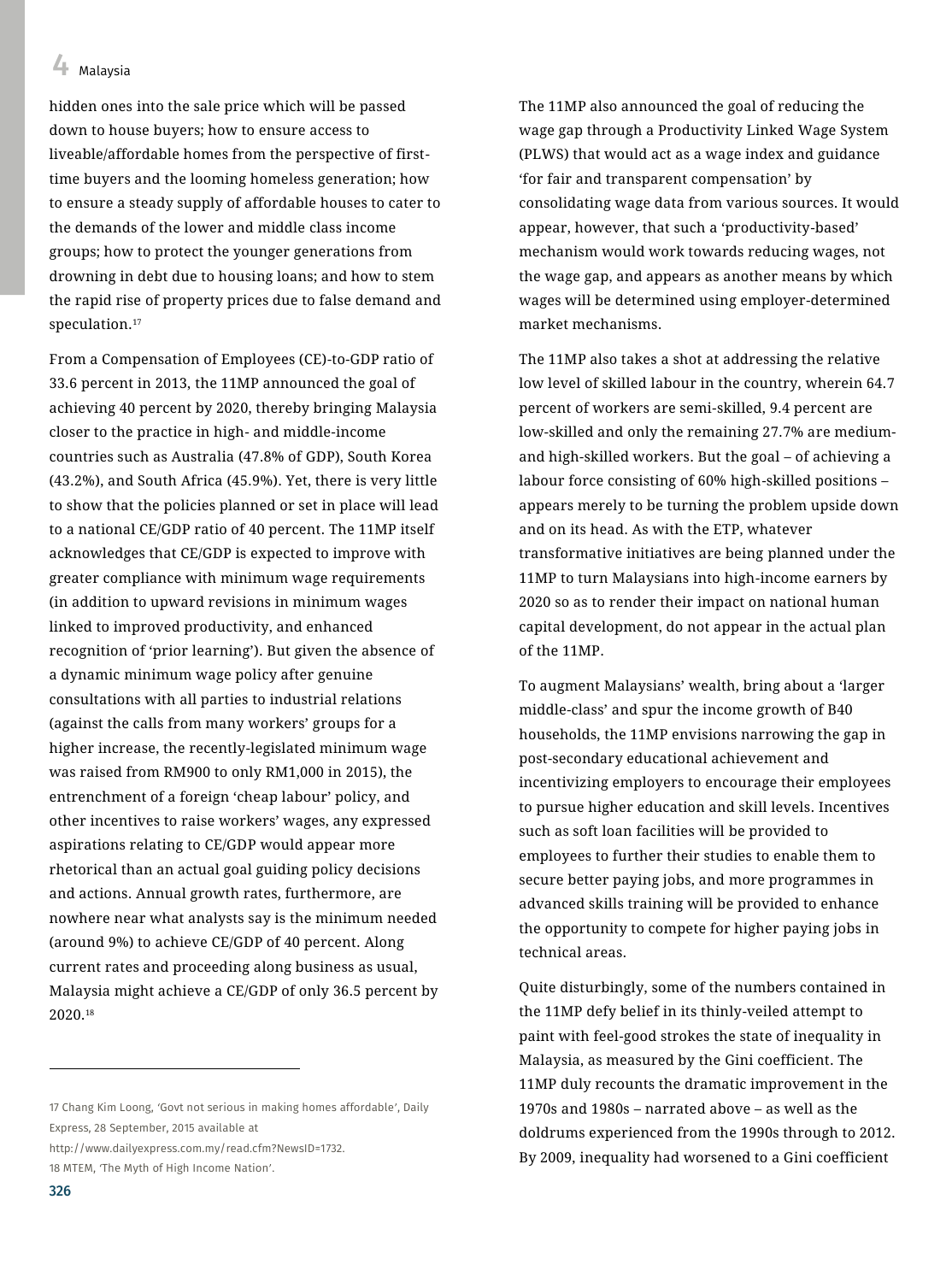of 0.441, but by 2014 had surpassed the 2015 target of 0.420 to settle to an incredulous 0.401. Malaysia is thus on track to reach a Gini Coefficient of 0.385 by 2020, the Plan trumpets. Such figures, unfortunately, militate so much against predominant perceptions – and combined with equally incredulous figures relating to Malaysia's GDP growth – as to hint not so much at any 'statistical doping' by government technocrats, but a more insidious question of intervention in the documentary process from political quarters.<sup>19</sup>

While the 11MP does not mention explicitly the Trans-Pacific Partnership Agreement (TPPA), there is little doubt that the TPPA is one of the free trade agreements (FTAs) and investment treaties referred to several times in the 11MP. A centre-piece policy initiative of the Najib administration since Malaysia's involvement in the TPPA negotiations began in 2010, significant resources have been committed to convince the Malaysian public to accept the deal. Proponents of the deal claim the TPPA will eliminate trade barriers and increase opportunities for trade and investment, promote the internationalisation of Malaysian industries and trade liberalisation throughout the Asia-Pacific region, provide the opportunity to establish new rules on emerging trade issues such as 'behind-the-border' laws and regulations, the environment and labour.

However, the TPPA – which Malaysia, the United States and 10 other countries signed early this year and is slated for ratification and to come into effect in 2018 – has been a lightning rod of public debate and consternation about the deal's implications for Malaysians, including concerns that the TPPA would:

- lead to the import of cheaper goods, from food imports to automobiles, and force local industries out of business;
- restrict the Government's regulatory and policy space in relation to how far government can

 $\overline{a}$ 

regulate foreign investments, capital and business operations;

- punish government actions taken to protect or promote the public interest, or the environment, over foreign interests;
- restrict the production and supply of affordable generic medicines due to higher intellectual property standards and enforcement favouring and protecting 'Big Pharma';
- restrict access to affordable printed and online educational or information materials by way of higher copyright standards and harsher enforcement;
- restrict the social and economic role of stateowned enterprises (SOEs) and the extent that they can enjoy preferential treatment by government;
- impose disciplines on government procurement so as to 'level the playing field' in favour of private commercial corporations bidding for government contracts;
- lower standards of safety and quality so as to facilitate the import of foreign goods and services, such as GMO foods and other products that do not fulfil the religious requirements (e.g., halal); and
- impinge on Malaysia's sovereignty and the integrity of her institutions of government as external parties are empowered by the TPPA to participate in domestic legislation and policy- or regulation-making processes.

Whatever beneficial or aspirational plans are contained in the 11MP – whether these are expanded health amenities or minimum wage or other benefits for workers, or stricter environmental regulations to ensure 'green growth sustainability and resilience' or strengthening infrastructure to support domestic industries – could be negatively nullified in the post-TPPA environment.

### Conclusion

While there is more of the same in terms of tax payerderived funding and 'business-as-usual' opportunities

<sup>19</sup> Lee Hwok Aun, The 11MP is resting on flawed foundations', The Malay Mail, 23 May, 2015, available at http://www.themalaymailonline.com/whatyou-think/article/the-11mp-is-resting-on-flawed-foundations-lee-hwokaun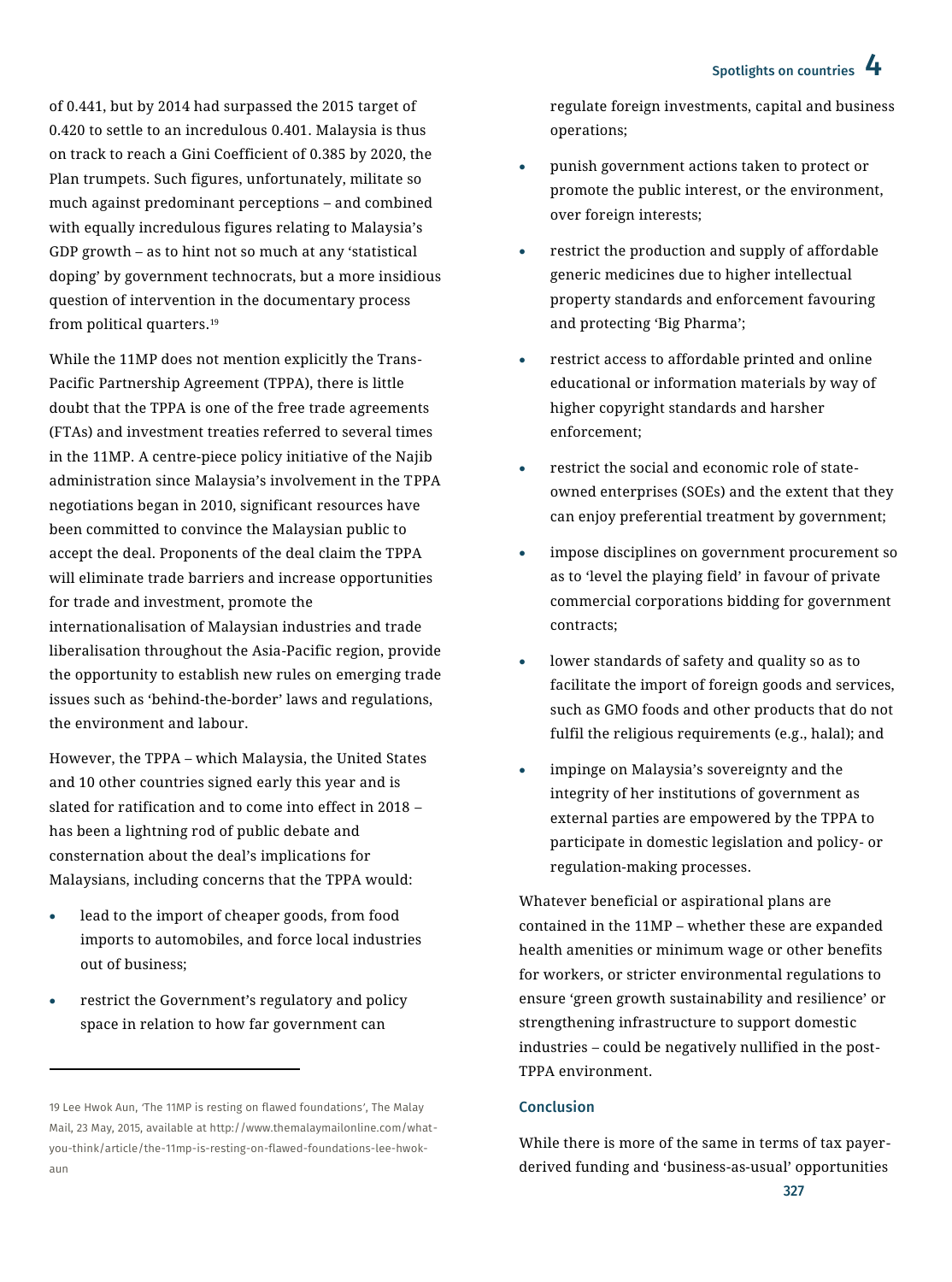for selected industry and sectoral players such as in oil and gas, the 11MP, therefore, manifests little hint of being truly transformative or innovative in changing the fortunes and futures of the many medium- and lowincome-earning businesses and workers by way of redistributive justice in the economy. While subsidies and privileges granted to big business (in particular, utility providers and other GLCs, industrial players, manufacturers and exporters), are not seen as transfer payments, such perks are in effect forms of corporate subsidies. Subsidies and transfers should rightfully be going towards the poor and low-to-middle income groups who need them the most.

Thus, there is little to hope that the latter can benefit from such ideas as expanded transfers, food stamps, expansion of bursaries, scholarships, grants, benefits-inkind and other forms of assistance for students, or seniority and/or disability pensions, unemployment benefits or the multitude of other welfare aids and social security nets. On the contrary, the Government has deemed it fit to shrink such subsidies and transfers by way of budget cuts and other austerity measures.

Taxation, for example, is an avenue for attaining greater equality and distributive justice. Instead of imposing regressive taxation such as the consumption-based taxes such as the Goods & Services Tax (GST) where the relative tax rate or tax burden decreases as a household or an individual's ability to pay increases, the government should be exploring the plethora of possibilities with regards to progressive taxation, such as a capital gains tax (CGT), inheritance tax, "Buffet" tax rate (to tax multi-millionaires, for example, whose gross annual income exceeds a specified threshold), and wealth tax (a specific tax or duty on an individual's cumulative assets worth more than a specified but revisable threshold).<sup>20</sup>

Other forms of progressive taxation include exemptions for consumption-based taxes on basic necessities usually consumed by the poor and low-income groups, higher consumption-based tax rates on luxury items, specific tax Since progressive taxes are aimed at reducing the tax incidence for individuals with a lower ability to pay, it is more equitable to proportionately shift the tax burden to those with a higher ability to pay, namely the wealthy and high-income groups. Progressive taxation could significantly help reduce social imbalances, in particular, income and wealth inequalities, especially when the revenues are used to finance transfer payments and social safety nets.<sup>21</sup>

Another important area where innovative and bold measures can be taken is that of education, where serious, meticulous, and comprehensive deliberations and actions are needed and the balance found between promoting and rewarding academic excellence and achievements, on the one hand, and ensuring a socially just and 'distributive' formula whereby as wide a net of opportunities and access as possible is cast as a matter of principle to all Malaysians and at all levels – from the primary up to tertiary  $-$  of education.<sup>22</sup> There appears a fine line between affirmative action and needs-based policies benefiting the disadvantaged, on the one hand, and the promotion of merit-based levelplaying field opportunities in the private as well as public employment and business sectors on the other. But such a line must be sought, and appropriate mechanisms put in place to ensure there is neither abuse nor distortions that favour one group or another. To prevent ethnic discrimination, for example, mechanisms should be instituted to ensure equal opportunities are accorded to all Malaysians; to prevent exploitation and ensure proper compensation, unionization should be strengthened and promoted by the Government acting as an honest broker between workers and their employers.

 $\overline{a}$ 

 $\overline{a}$ 

credits and/or negative income tax for the poor and low-income groups whose cumulative wealth and/or income levels are below a specified but revisable threshold, and any tax measures that create progressive distribution effects.

<sup>21</sup> Ibid.

<sup>22</sup> For complementary views on this issue, see Lee, 'Affirmative Action in Malaysia', and Muhammad, The Colour of Inequality.

<sup>20</sup> MTEM, 'The Myth of High Income Nation'.